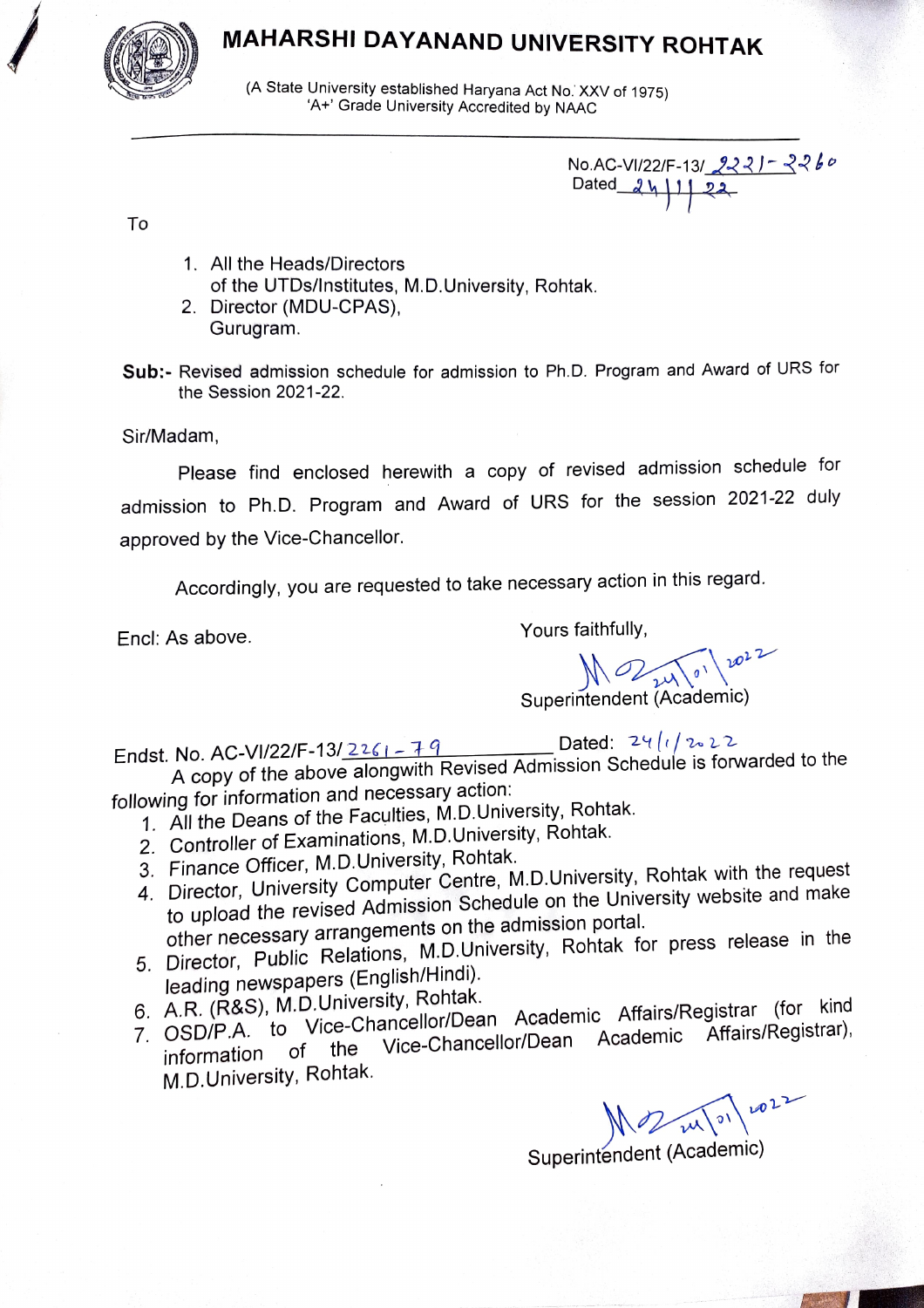# **REVISED KEY DATES FOR ADMISSION PROCESS**

## **a) For Ph.D / URS**

| <b>Schedule</b>                                     | <b>Date</b> |
|-----------------------------------------------------|-------------|
| <b>Opening Date of Registration</b>                 | 28.12.2021  |
| Last date for submission of online application form | 31.01.2022  |
| Display of Final Merit List                         | 22.02.2022  |

## **b) Schedule of Entrance Tests**:

| <b>Date</b> | 10.30 am to<br>11.45 am                                                       | 12.30 pm to 1.45<br>pm                                                                                    | 2.30 pm to 3.45 pm                                                                                                                                |
|-------------|-------------------------------------------------------------------------------|-----------------------------------------------------------------------------------------------------------|---------------------------------------------------------------------------------------------------------------------------------------------------|
| 10.02.2022  | Chemistry,<br>Tourism<br>Management,<br>Commerce                              | Geography, English,<br>Economics, Hotel<br>Management                                                     | <b>Environment Science,</b><br>History, Visual<br><b>Arts, Management Sciences</b>                                                                |
| 11.02.2022  | Statistics, Law,<br>Journalism and<br><b>Mass</b><br>Communication            | Computer<br>Science/CSE<br>(UIET), Forensic<br>Science, Hindi                                             | Physics Mathematics,<br>Sanskrit, Education, Music,                                                                                               |
| 12.02.2022  | Psychology,<br>Political Science,<br>ECE (UIET), Civil<br>(UIET)<br>ME (UIET) | Pharmaceutical<br>Sciences, Food<br>Technology.<br>Physical Education,<br><b>Public</b><br>Administration | Bio-technology(UIET/CBT),<br>Botany, Zoology, Genetics,<br>Biochemistry, Microbiology,<br>Medical Bio-Technology, Bio<br>- Informatics, EE(UIET), |

Note:-

- 1. Candidates may raise objection/complaint if any, with regard to discrepancy in the question booklet/answer key within 24 hours of uploading the same on the University website. The complaint be sent by the students to the Controller of Examinations by hand or through email (**[coe@mdurohtak.ac.in](mailto:coe@mdurohtak.ac.in)**). Thereafter, no complaint in any case, will be considered.
- 2. The process for compilation of result will be started after consideration of complaints received from the examinees, if any with regard to discrepancy in the question booklet/answer key. The complaints received from the students with regard to discrepancy in question booklet/answer key will be resolved normally in 48 hours.
- 3. All the candidates including the candidates applying under Supernumerary seats (except Foreign/NRI candidates) are required to appear in the Entrance Test.
- 4. The admission to Supernumerary seats will be subject to the availability and consent of Supervisor.